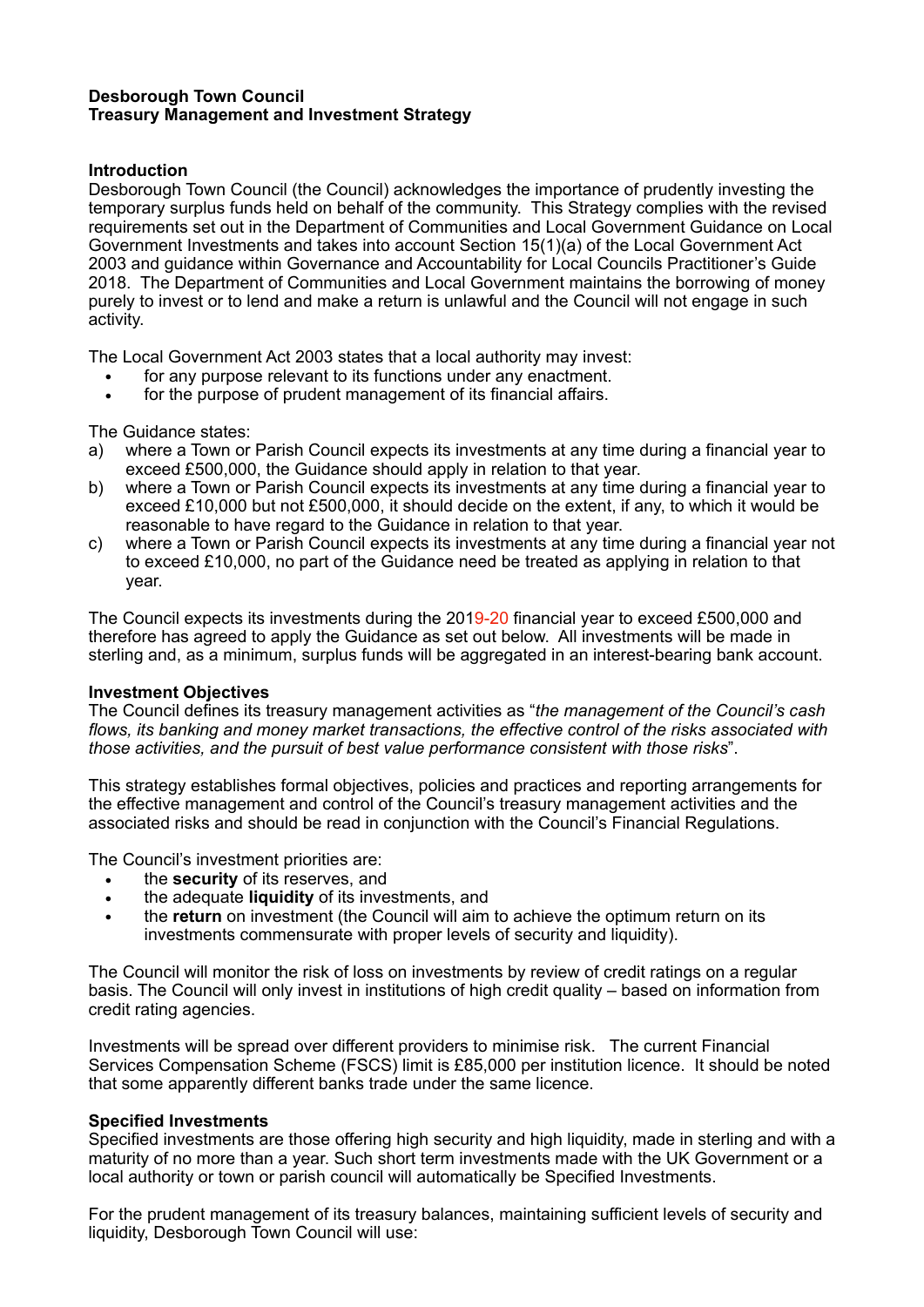- Deposits with banks, building societies, local authorities or other public authorities
- Other approved public sector investment funds.

The Council will aim to achieve the optimum return on its investments commensurate with the proper levels of security and liquidity.

Those investments which have greater potential risk (e.g. investment in the money market, stocks and shares) are inherently unpredictable and uncertain, and as such the Council will not use this type of investment.

Investments will be regarded as commencing on the date the commitment to invest is entered into rather than the date on which the funds are paid over to the counter-party.

- Long term investments are defined in the Guidance as greater than 12 months.
- The Council does not currently hold any funds in long term investments.

For 2019-20 the Council will invest as much of its balances as possible in the CCLA Public Sector Deposit Fund and low risk products in order to achieve its investment objectives.

#### **Approved Organisations**

The investments will be split between banks and institutions approved by the Town Council from time to time. The day-to-day banking is transferring to Unity Trust Bank but funds will remain with Barclays Bank for the time being. The aim is to spread the risk amongst institutions to retain as much FSCS protection as possible. The intention is to retain up to three month's operating cash in the current account, drawing from the linked deposit account in the same bank. Investment movements will be carried out between approved organisations by the RFO in accordance with the investment objectives. Approved banks and funds are set out in Schedule A which may be amended from time to time on a recommendation from the RFO.

#### **Investment Reports**

The Responsible Finance Officer (RFO) will prepare a report on investment activity (the Balance Sheet) for the Council quarterly.

#### **Review and Amendments**

The Treasury Management and Investment Strategy must be reviewed annually and revised if considered necessary.

The Council reserves the right to make variations to the Treasury Management and Investment Strategy at any time on receipt of a report from the RFO. Any variations will be made available to the public.

#### **Freedom of Information**

In accordance with the Freedom of Information Act 2000, the Council's Treasury Management and Investment Strategy will be published on the Town Council's website and is also available as hard copy from the Town Council Offices.